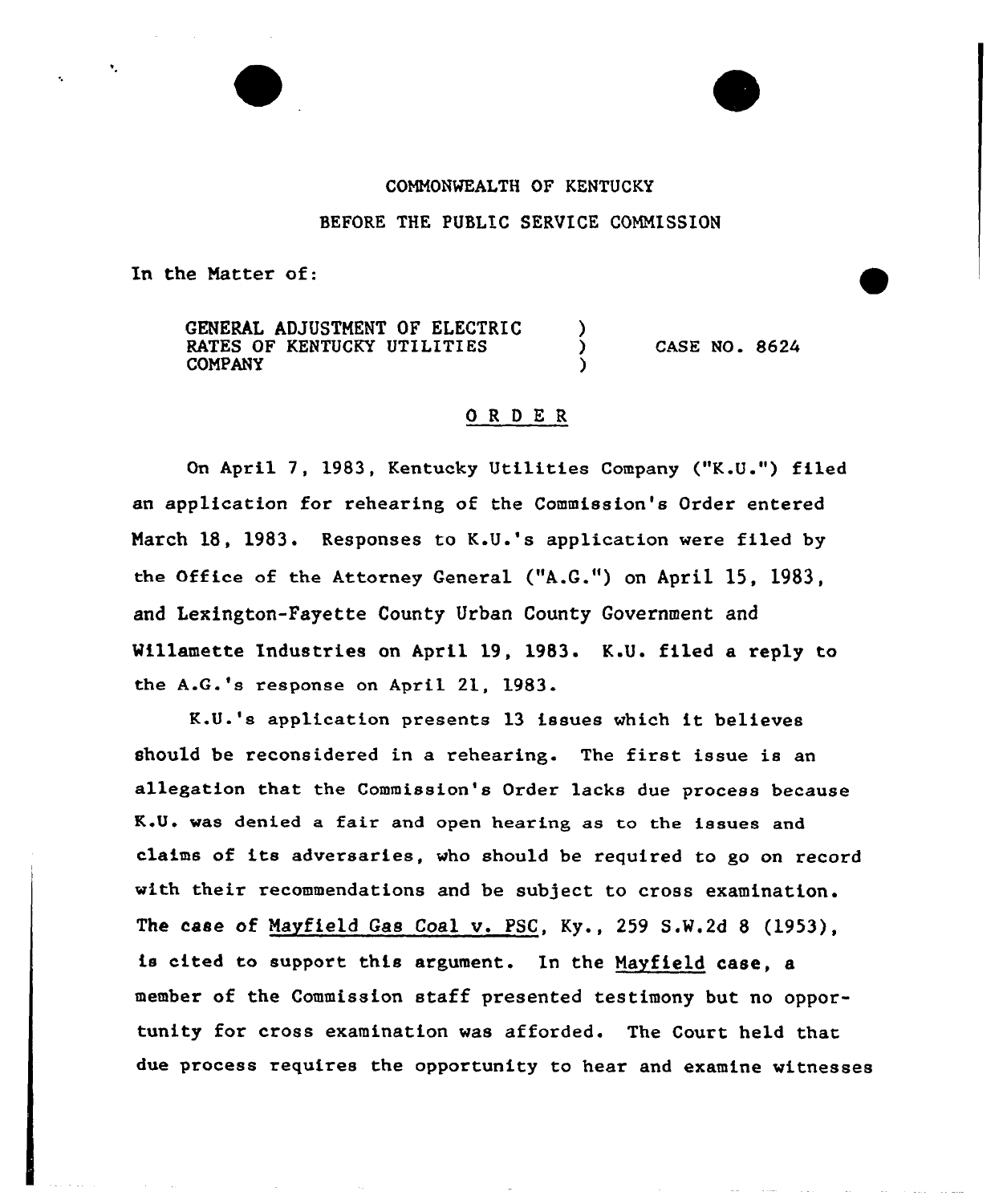whose testimony is presented. K.U. had every opportunity to hear and examine those witnesses who presented testimony in this proceeding. None of the cases cited by K.U. requires the staff to present testimony.

K.U.'s characterization of the staff as adversarial is incorrect. Staff is an arm of the Commission; it is not an adversary party to a proceeding before the Commission. Subjecting the Commission staff to cross examination would be akin to cross examining the law clerks of a )udge or the staff attorneys of an appellate court. Such a procedure would inhibit the free flow of ideas between staff members and Commiseioners which is crucial to the functioning of this agency.

It is appropriate for the Commission to state its present perception of the role of the staff by referring to the following comments by Professor Davis:

The institutional decision often reaches a level which is higher than that attainable by the ablest of administrators who are cut off from their advisers.<br>The administrative process builds on the principle that is used by a large medical clinic, which often can provide medical services superior to what any<br>individual physician can provide, by bringing many kinds of specialists into an organization which is planned so as to provide a maximum of effectiveness to the aptitudes of each individual. The institu-<br>tional mind has insights that are as profound as those<br>of any individual and may be much more comprehensive. for the appropriate specialists collaborate, checking the judgment of each other, each drawing upon his own peculiar knowledge and skills.

Group work at its best may involve a good deal more than consultation by deciding officers with reviewers of records and with specialists. <sup>A</sup> system of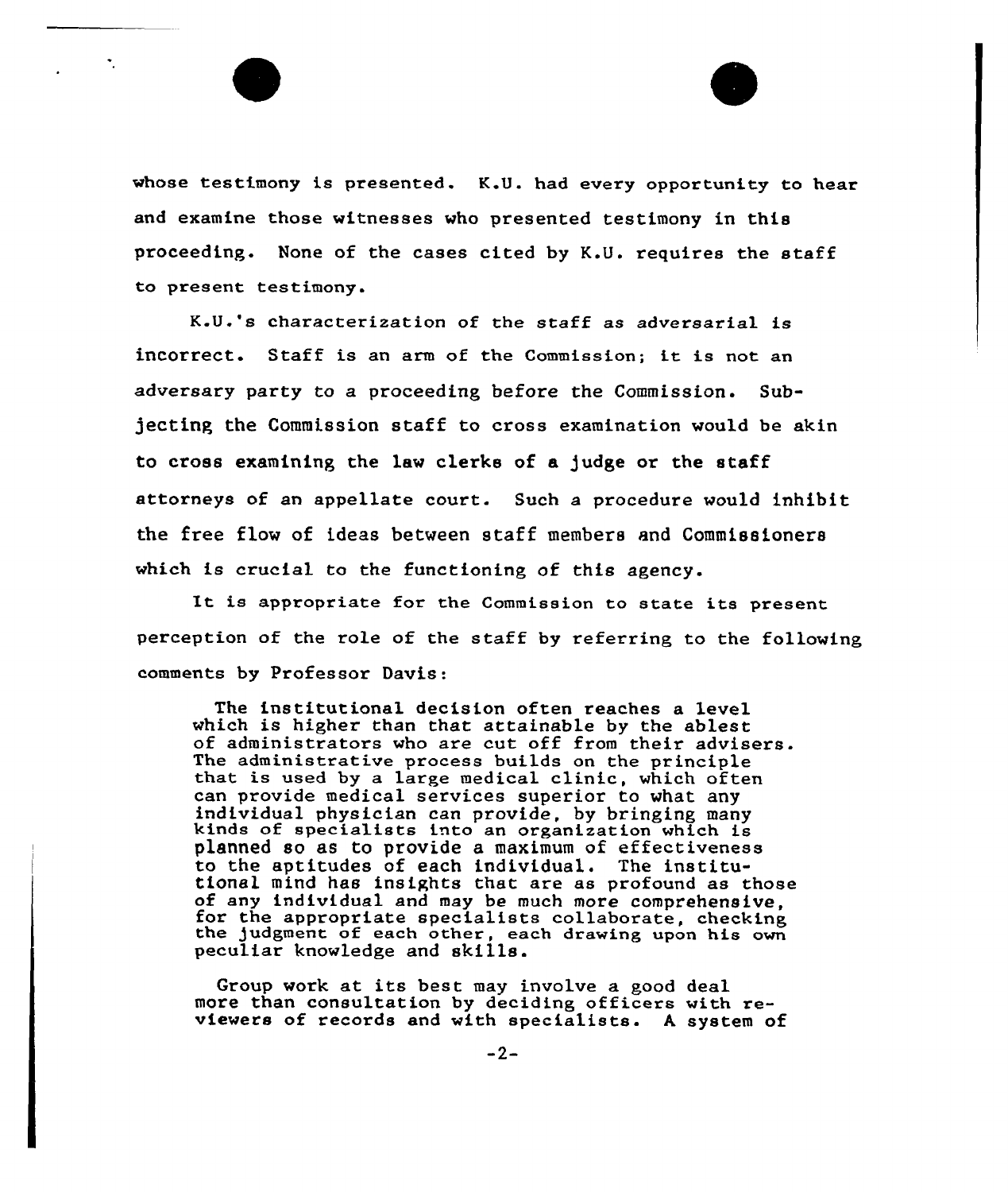

internal checks and balances may develop. Two minds are often much better than one, for the second may catch errors and rectify the faults of the first, and the interplay between the two may illuminate dark areas into which neither one alone can penetrate.

The role of an agency's staff is usually a vital part of the administrative process. It is <sup>a</sup> source of special strength of the administrative process, and it also introduces elements of special weakness. The strength springs from the superiority of group work--from internal checks and balances, from cooperation among specialists in various disciplines, from assignment of relatively menial tasks to lowpaid personnel so as to utilize more economically the energies of high-paid personnel, and from capacity of the system to handle huge volumes of business and at the same time maintain a reasonable degree of uniformity of policy determinations. The weakness stems from the tendency toward anonymity of the advisers, from reliance on extrarecord advice, from frustration of parties' desire to confront those whose reactions are crucial in the decisionmaking, and from the failure to use opinion writing as a discipline for thinking out every facet of the decisionmaking. l/

Cross examination of the staff could border on inquiry into the decision-making processes of the members of the Commission. This is not required.

The Supreme Court of the United States long ago established the principle that the deliberative processes by which regulators reach their decision must be insulated from public scrutiny if the integrity of the administrative process is to be protected. In Chicago, Bur1ington 6 Quincg Ry. v. Union Pacific R.R., 204 U.S. 585, 593 (l907), Justice Holmes had this to say about cross examiniation of members of the state tax board by parties before it:

1/ K.C. Davis, Administrative Law Treatise, \$17.1, at 227-79 (2d ed. 1980).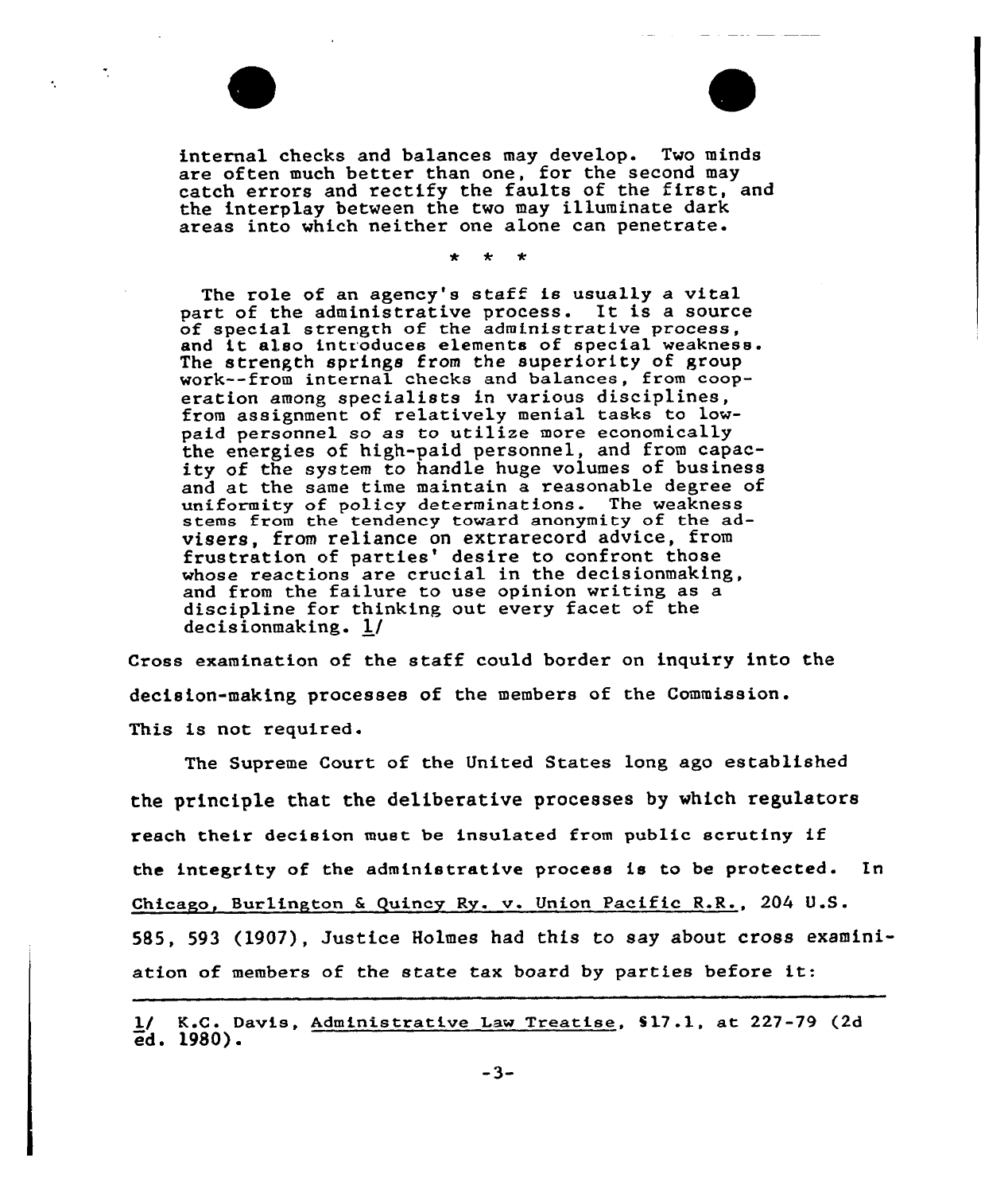

improper. In this respect the case does not differ from that of a jury or an umpire, if we assume that the members of the board were not entitled to the possibly higher immunities of a judge. Jurymen cannot be called, even raducties of a judge. Survain cannot be called, even<br>on a motion for a new trial in the same case, to testif to the motives and influences that led to their verdict. So, as to arbitrators. (Citations omitted.)

Indeed, in more recent opinions, the Supreme Court has stated that there is no difference between cross examining members of an administrative agency and a judge, as seen in United States v. Morgan, 313 U.S.  $409, 422$  (1941):

The proceeding before the Secretary 'has a quality resembling that of a judicial proceeding.' ination of a judge would be destructive of judicial responsibility. Me have explicitly held in this very litigation that 'it was not the function of the court to probe the mental processes of the Secretary.' Just as a judge cannot be subjected to such a scrutiny, so the integrity of the administrative process must be equally respected. (Citations omitted.) equally respected.

Likewise the Supreme Court has rejected attempts to obtain the working papers of an administrative board on the ground that such a procedure would be equally disruptive of the agency work. This point was emphasised in United states ex rel. st. Louis southwestern Ry. v. ICC, 264 U.S. 64, 78 {1924):

I'T]he work of the Commission must go on, and cannot be stopped, as it would be if many of the railroads concerned undertook an examination of all its papers to see what they could find out.

Just as the courts have rejected attempts to obtain the papers of the members of an administrative body and cross examine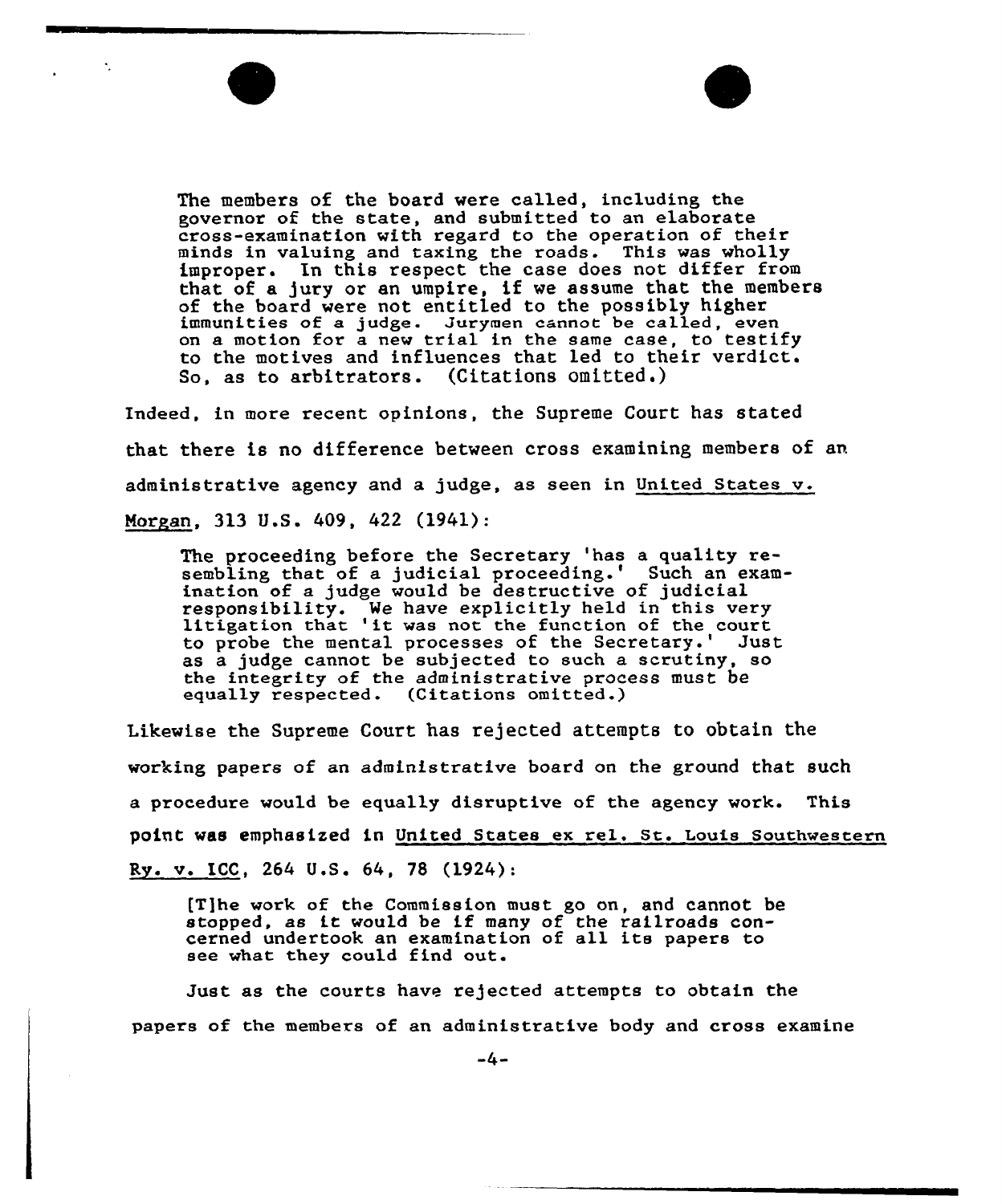

such members, so also has this protection been extended to the staff serving such commission or board members. The reasoning behind this salutary rule was well stated in T.S.C. Notor Freight Line, Inc. v. United States, 186 F. Supp. 777, 790 (S.D. Texas 1960), aff'd sub nom. Herrin Transportation Co. v. U.S., 366 U.S.  $419(1961):$ 

Congress is aware of the tremendous volume of business which is the ultimate responsibility of the Commission, and hence the Commissioners.... Congress did not mean to leave this small group of Commissioners bereft of staff assistance in the assimilation of the great flood of formal cases requiring decision. The decision is still that of the Commissioners. Each bears full legal and personal accountability for that which bears his name or concurrence. The system requires a full public report of reasons and conclusions. With these safeguards<br>Congress deemed the question of the identity and actions of staff assistants to be matters beyond question by the parties. (Emphasis supplied.)

K.U. further alleges that due process entitles it to know, and to have an opportunity to challenge, action contemplated and taken in the Order that was not raised as an issue by any intervenor. However, as noted in the A.G.'s response, K.U. has failed to disclose any action that was based on an issue which K.U. neither knew nor had an opportunity to challenge. In a subsequent section of its application K.U. requests a rehearing on the issue of coal inventory, based in part on its allegation that the Commission decided a matter which was not an issue in the case. K.U. claims that neither prehearing data requests nor staff questioning during the hearings disclosed that the Commission or staff was claiming that the level was too high and should be reduced.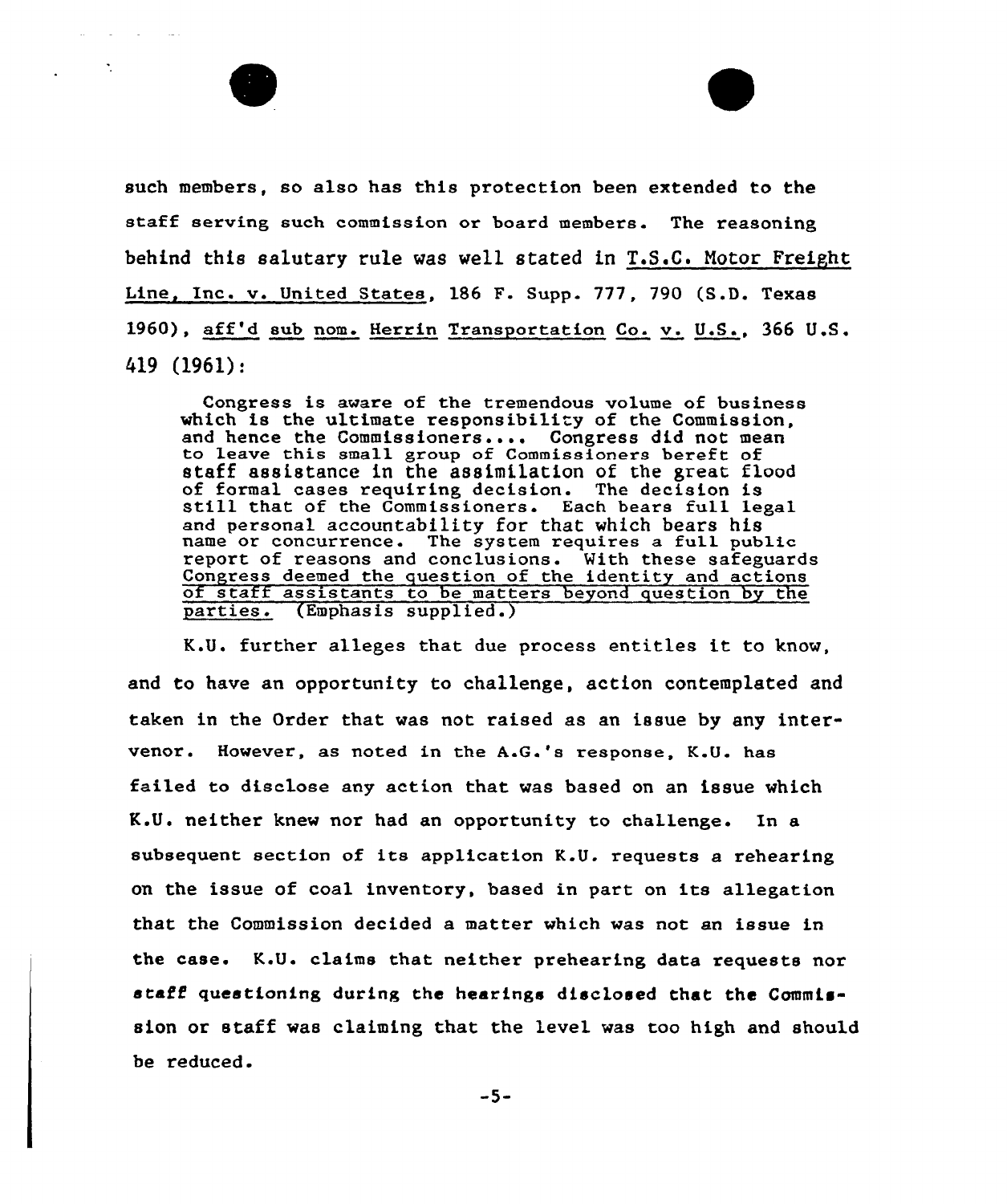KRS 278.190(3) places upon the utility the burden of proving that its proposed rates are just and reasonable. The purpose of the prehearing data requests and hearing cross examination was to determine whether K.U. had met its burden of proof. K.U. made a witness available at the hearing for questioning on coal inventory and fully discussed the issue in its post-hearing brief. K.U. has failed to substantiate its claim of a denial of due process.

#### Transmission Rental Expense

The second issue presented by K.U. is the Commission's disallowance of a \$1,019,215 increase in transmission line rental expense. K.U. alleges that it has additional evidence to offer regarding the method of expense allocation utilized by the Commission. In its Order, the Commission recognized that K.U. might have such additional evidence. Accordingly, a rehearing is granted on this issue.

## Capitalization of Overhead Costs

The third issue raised by K.U. is that the Commission erred in requiring that overhead costs be capitalized without adding those costs to K.U .'s rate base. The Commission is of the opinion that the issue of capitalizing overheads was thoroughly addressed by all parties during the course of the original proceedings. K.U. failed to raise the issue of increasing capitalization to reflect the test year level of overhead costs which should have been capitalized. The A.G. supports K.U.'s position. The Commission will grant a rehearing to allow K.U. to provide

 $-6-$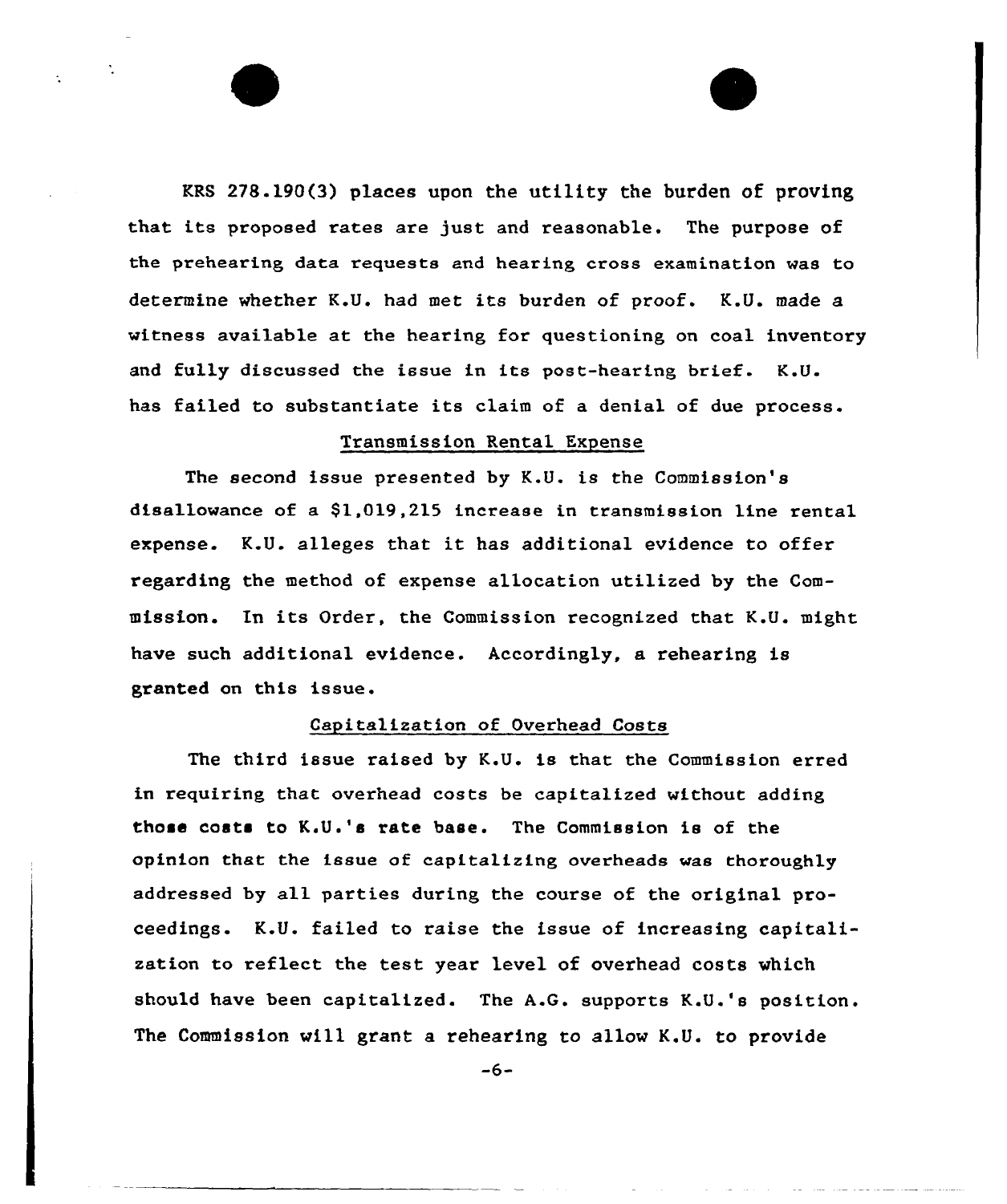additional evidence that the \$1,685,130 should be added to the capital structure and that revenue requirements should be increased by \$383,937-

#### Antitrust Legal Expense

K.U. claims the Commission erred in disallowing \$216,887 of test year legal expenses associated with an antitrust suit. K.V. alleges that the proof is uncontradicted that the litigation has been maintained by its municipal wholesale customers and the Southeastern Power Administration and that K.U.'s other customers receive a benefit from its successful defense. The Commission is of the opinion that K.U. should be afforded the opportunity to present additional evidence (including case law and other authority) to support its claims that its Kentucky retail customers benefit from its defense and that there would be additional costs to these customers if its defense proves unsuccessful. Therefore, a rehearing will be granted.

#### Nonrecurring Environmental Expense

The fifth issue raised by K.U. is that the Commission erred in disallowing test year environmental expenses. K.U. argues that compliance with an increasing number of complex environmental regulations is <sup>a</sup> matter of "business as usual" for it and that the fact that this particular expense will not be recurring mieeee the point. The Commission finds that the rep1acement of one non-recurring expense with another may or may not occur. K.U. presented no quantifiable evidence of costs that would be

 $-7-$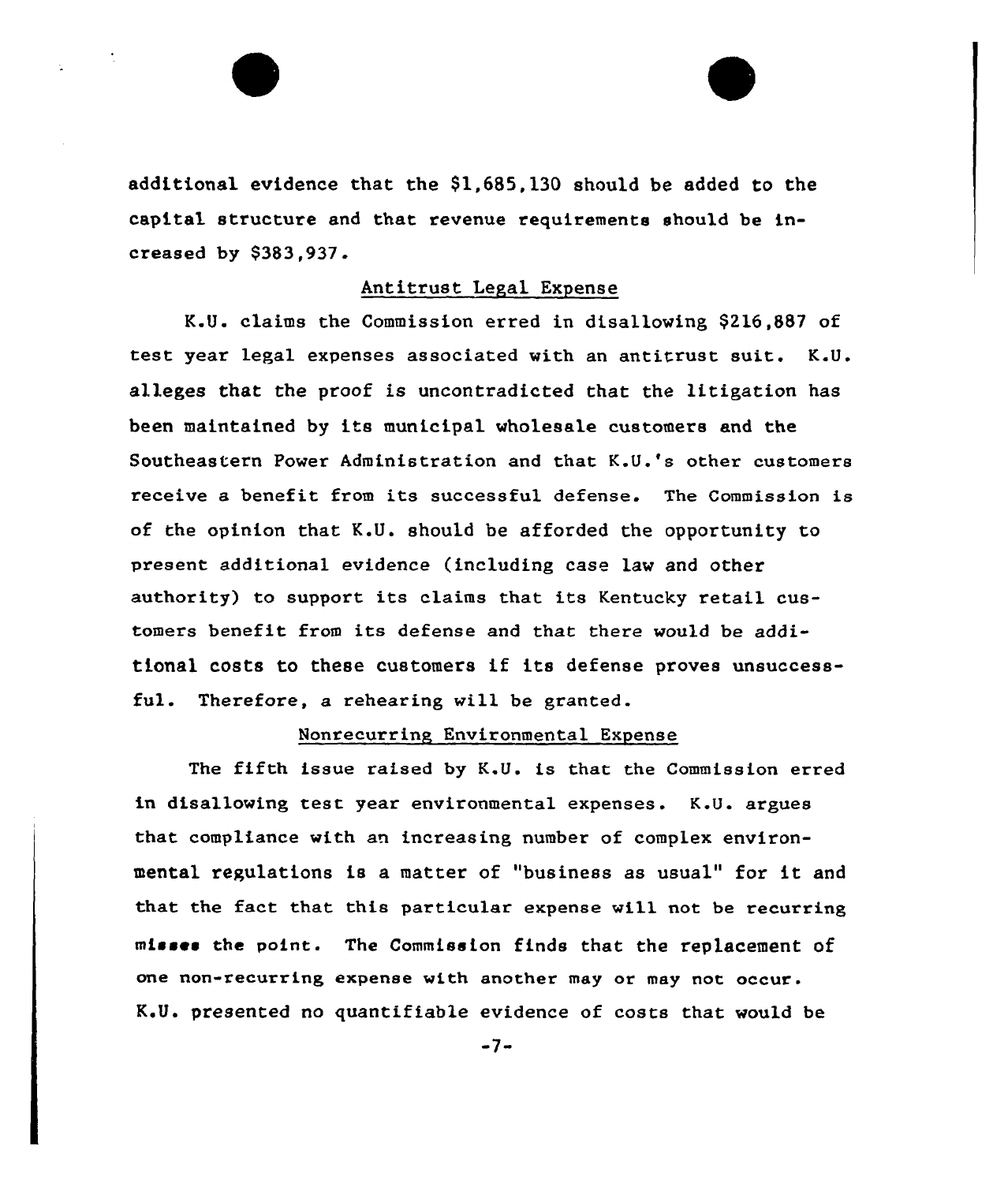incurred prospectively in place of this particular expense. The Commission will not require K.U.'s customers to pay for an expense that will not be incurred in the future. The denial of this expense is consistent with the Commission's established rate-making principles. Therefore, the request for rehearing on this issue ie denied.

#### Pro Forma Depreciation Expense

The sixth issue raised is the Commission's disallowance of depreciation expense on post test year additions to plant in service. In denying this adjustment the Commission adhered to its established rate-making practice of using the test year end rate base. This is consistent with the Commission's treatment of post test year additions which result in a mismatch of rate base and capital with revenues and expenses.

K.U. has made reference to the Commission's treatment of depreciation expense in Case No. 8648, Adjustment of Rates for Wholesale Electric Power to Member Cooperatives of East Kentucky Power Cooperative ("EKP"). Additional depreciation was allowed in that case primarily to reflect the addition of non-revenue producing pollution control facilities. EKP's sources of capital differ from those of K.U. snd the extent to which EKP had included this plant in construction work in progress at the end of the test year did not require a post test year adjustment to capitalization.

The Commission's treatment of K.U.'s depreciation expense is consistent with that afforded all other investor-owned electric

 $-8-$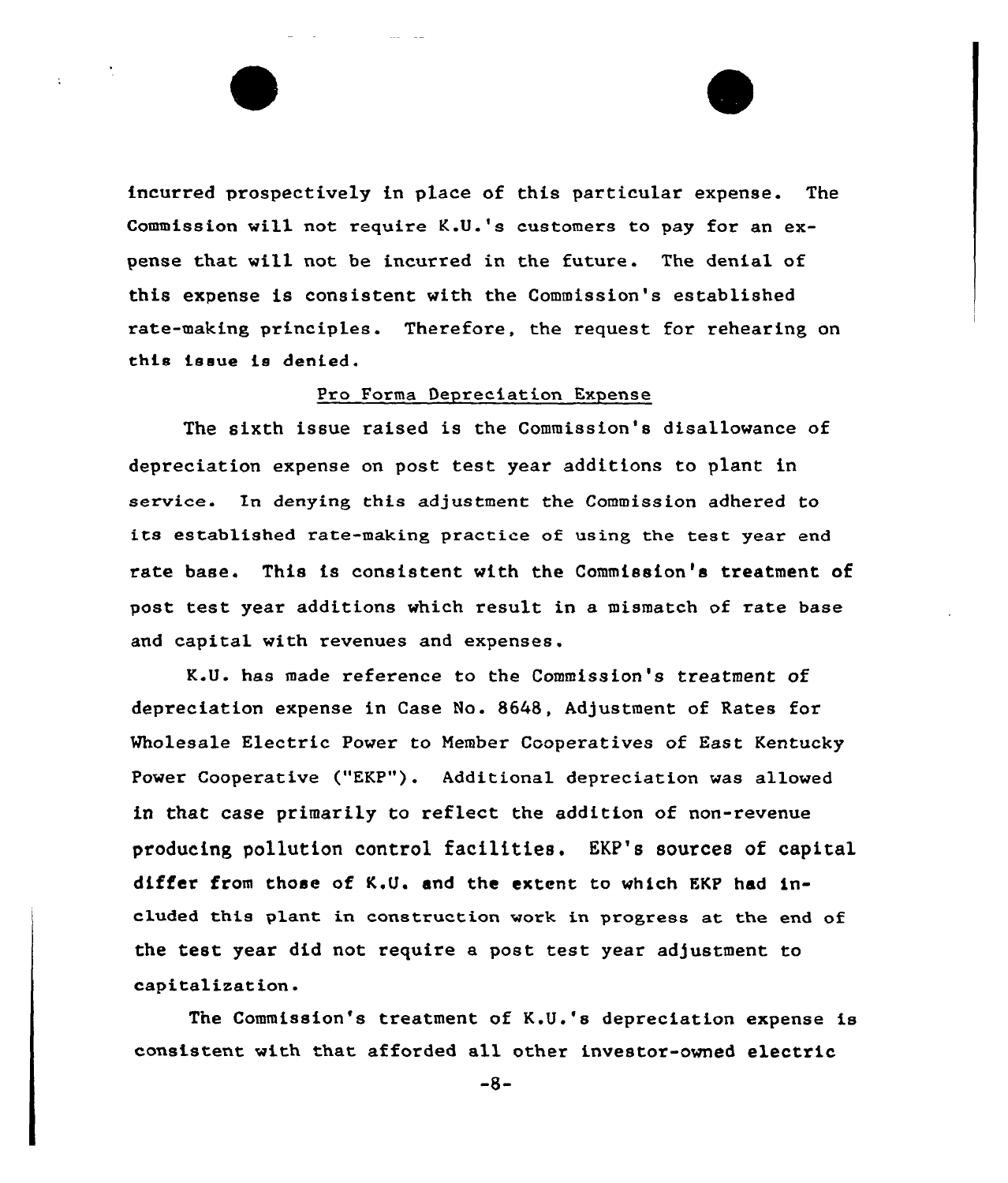utilities. Since K.U.'s application fails to present any arguments that were not previously presented and considered by the Commission, a rehearing is denied on this issue.

# Deferred Taxes

K.U. claims that since uncontradicted proof supports its amortization of a \$1,526,685 deficiency in deferred taxes, the Commission's disallowance of this adjustment is improper. Contrary to K.U.'s allegation, its proof was directly contradicted by the testimony of the A.G.'s witness, Mr. Hugh Larkin. Although K.U. argues that its adjustment is in accordance with Order No. 144 of the Federal Energy Regulatory Commission ("FERC"), it has failed to offer any evidence to show the relevance of the FERC Order to this Commission's jurisdiction of K.U.'s retail operations. Further, K.U. was unable to determine the source of the deficiency. The deficiency is probably a result of K.U.'s voluntary or inadvertent decision in prior years to follow flow-through tax accounting. Any future collection of such a deficiency would constitute retroactive rate-making. No new arguments have been presented to support a rehearing on this issue, and it is therefore denied.

#### Capital Structure

The eighth issue raised by K.U. is the Commission's treatment of total capitalization. K.U. argues that the test year capitalization should be updated to reflect permanent additions after the test year, including 1.5 million shares of common

-9-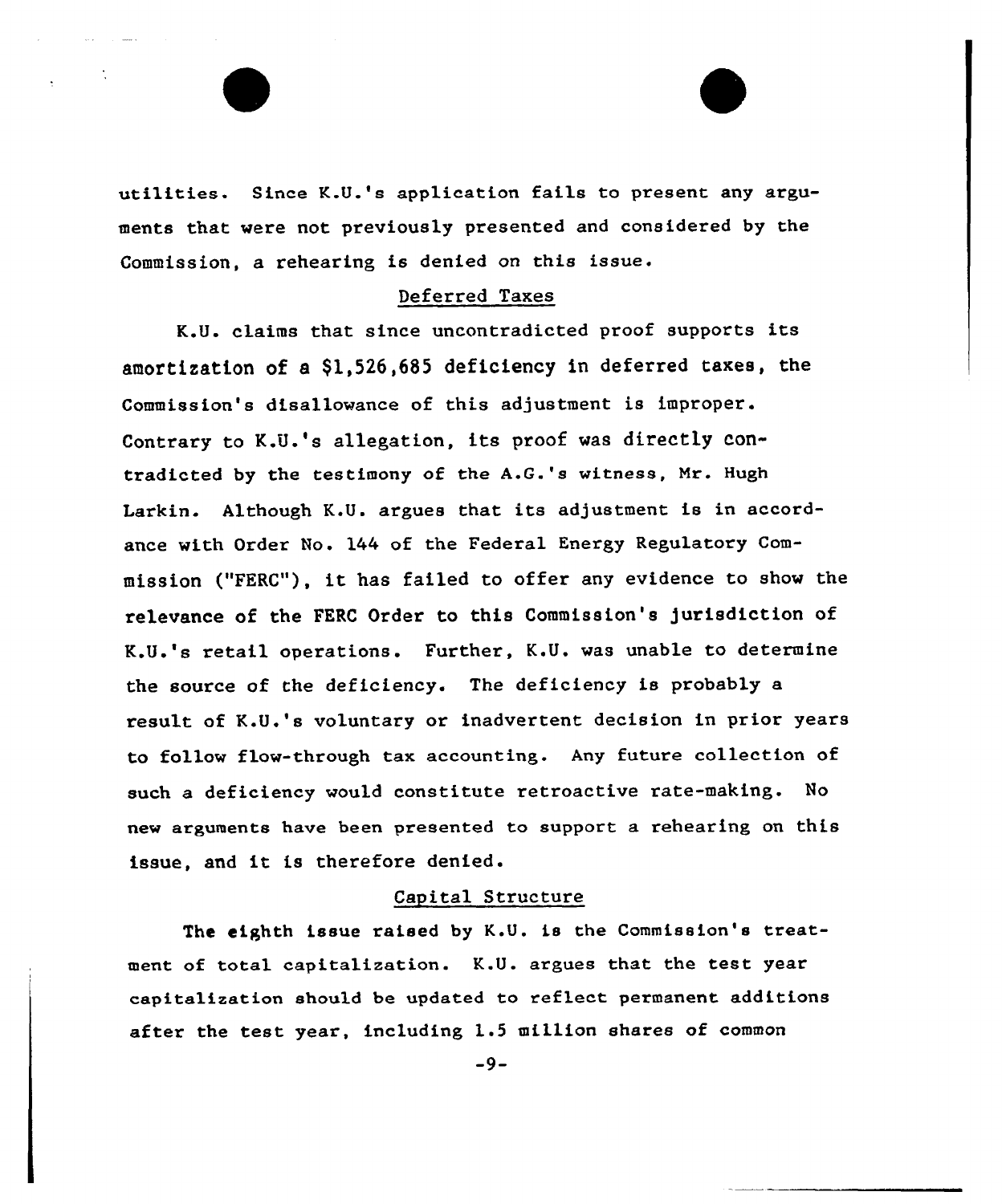equity issued in January, 1983, and a \$25 million dollar preferred stock issue in August, 1982. K.U. maintains that, without supporting findings or comment, the Commission determined not to include that new capital in K.U.'s rate base. The Commission asked for updates for K.U.'s financings, beyond the test year, to determine how close K.U. was to achieving its proposed target capital ratios.

The Commission did update K.U.'s capital ratios to reflect financings that occurred subsequent to the test year. These updated ratios were applied to test year capitalization as requested by K.U. in its prefiled testimony, hearing testimony and post-hearing brief. K.U. witness Mr. John Newton stated that:

...capitalization has been adjusted to reflect sound (i.e., 'target') equity and debt ratios. Note that we are not proposing to increase test year total capital but only to increase the ratio of equity to debt. (Newton Prefiled Testimony, page 3.)

K.U. argued in its brief that:

The Company is not proposing to increase test year capital but only to increase the ratio of equity to Increased common and preferred would be offset by a corresponding reduction in long term debt and the elimination entirely of short term debt. (K.U. Brief, page 17.)

The updated exhibits were submitted by K.U. in compliance with a Commission Order. However, at the hearing K.U. stated:

Now, we do not submit those Exhibits to ask this Commission to base its determination of revenue require-<br>ments on those Exhibits. We submit them only for illustrative purposes to show what happens with reference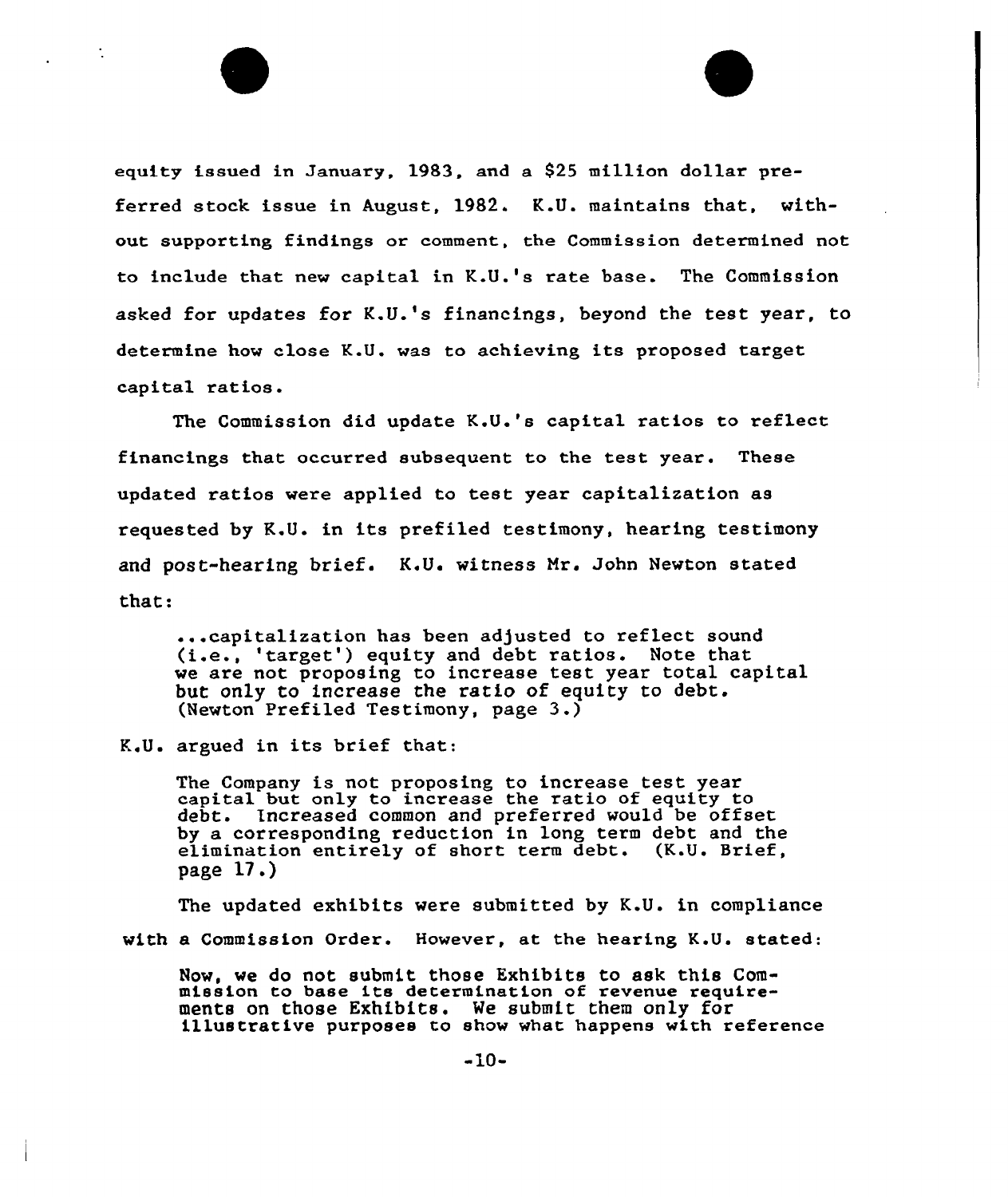to the capitalization that we were requested to update.  $(T.E. Vol. I. page 42.)$ 

Clearly, until the application for rehearing, K.U. had not asked this Commission to update total capitalization to reflect permanent additions beyond the test year. Rather, K.U. requested that its capital ratios be adjusted to proposed target ratios.

Although the Commission did allow K.U. to update its amount of capitalization in a previous rate case, there was no opposition to the adjustment in that ease and in retrospect it was erroneous and a violation of the test year concept of rate-making. In this ease, the A.G. vigorously opposed any adjustments to the test year end capitalization. <sup>A</sup> rehearing on this issue is denied.

#### Coal Inventory

K.U. claims that the Commission's reduction of coal inventory by 387,431 tons was a decision on a matter not in issue in the case and contrary to the proof of an acceptable level of inventory and prudent management of inventory. The claim that coal inventory was not an issue in this case is fully discussed and rejected in a previous section of this Order. K.U. alleges that the constraints of its long term coal supply contracts prevent any reduction in the level of coal inventory. The Commission will grant a rehearing to allow K.U. to present additional evidence on an acceptable level of coal inventory.

 $-11-$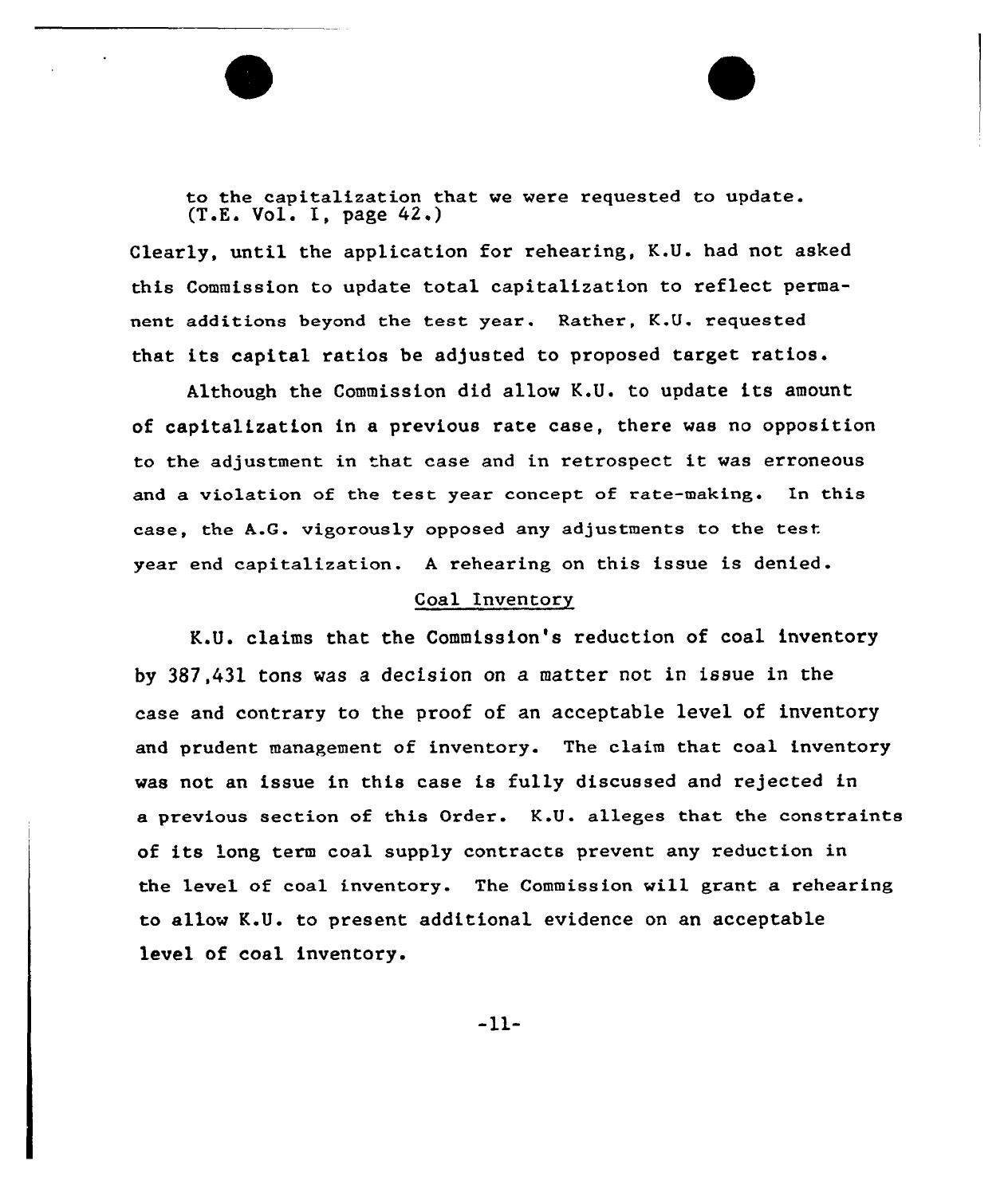#### Hancock County Expenditures

The tenth issue raised by K.U. is the Commission's exclusion from construction work in progress ("CHIP") of Hancock County generating station ("Hancock County") engineering and environmental expenditures. K.U. alleges that the exclusion was based on hindsight and is contrary to the evidence.

In K.U.'s last rate case the Commission gave notice that these expenditures would be an issue in this case. K.U. argues that since Hancock County expenditures were not excluded in its last rate case, res judicata now requires a showing of changed circumstances. This argument was squarely rejected by the Supreme Court's holding that, "a rate order is not res judicata." Tagg Bros. v. Noorhead, 280 U.S. 420, 445 (1930). See also Legislative Utility Consumers' Council v. P.S.C. of N.H., 402 A.2d 626 (N.H. 1979).

The evidence in this case established K.U.'s poor forecasting techniques, failure to document adjustments to forecasts and inadequate consideration of alternatives to construction of Hancock County. Based on these findings the Commission determined that the expenditures were not prudent for inclusion in CWIP. K.U. has failed to offer any evidence to show why its present customers should pay for a generating station that will not be in service for at least 10 years. <sup>A</sup> rehearing on this issue is denied.

 $-12-$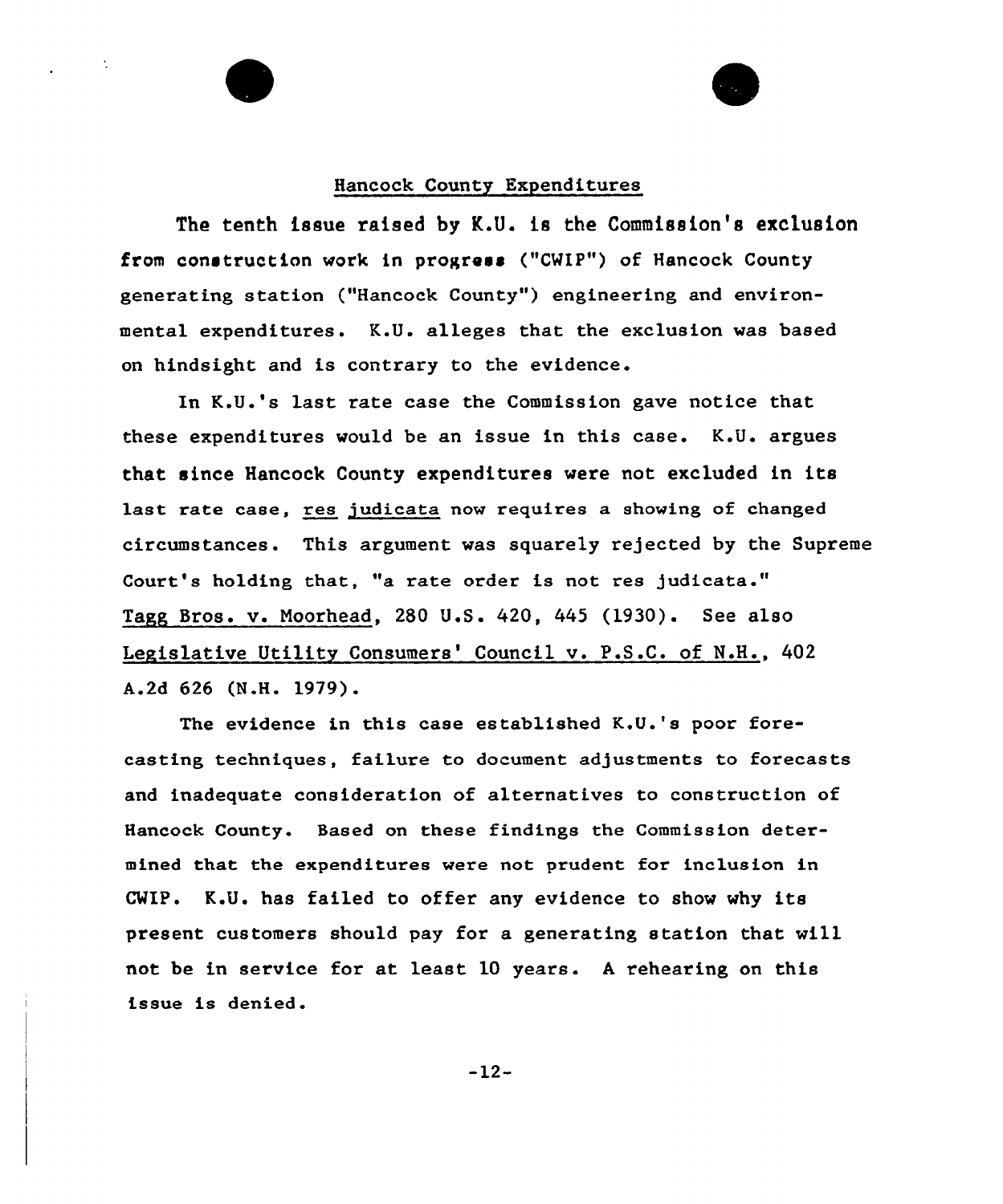#### Rate of Return

K.U. protested the Commission's reduction of return on equity and overall cost of capital below those granted in its previous rate case. K.U. states that the Commission's action was arbitrary, unreasonable and had no support in the record. In determining a fair rate of return the Commission considers the evidence presented and current economic conditions. See Citizens Tel. Co. v. PSC of Ky., Ky., 247 S.W.2d 510 (1952). The Commission does not consider returns granted in prior rate cases to be deciding factors in current cases. In Case No. 7804, General Adjustment of Electric Rates of Kentucky Utilities Company, the Commission allowed K.U. to earn 13.9 percent on common equity. In Case No. 8177, General Adjustment of Electric Rates of Kentucky Utilities Company, K.U. was allowed to earn 16 percent on common equity, an increase of 2.1 percentage points. Part of that increase was attributable to economic conditions including double digit inflation. Inflation has moderated substantially since the Commission decided Case No.  $8177.$  K.U. witness Or. Charles Haywood agreed that the lower rate of inflation would reduce the gap between the earned return and allowed return. (T.E., Vol. II, page 127.) <sup>A</sup> lower return than was granted in Case No. 8177 is reasonable based on current economic conditions. The 15.25 percent return on equity granted in this case is within the range proposed by the A.G. Rehearing on the issue of rate of return is therefore denied.

»13-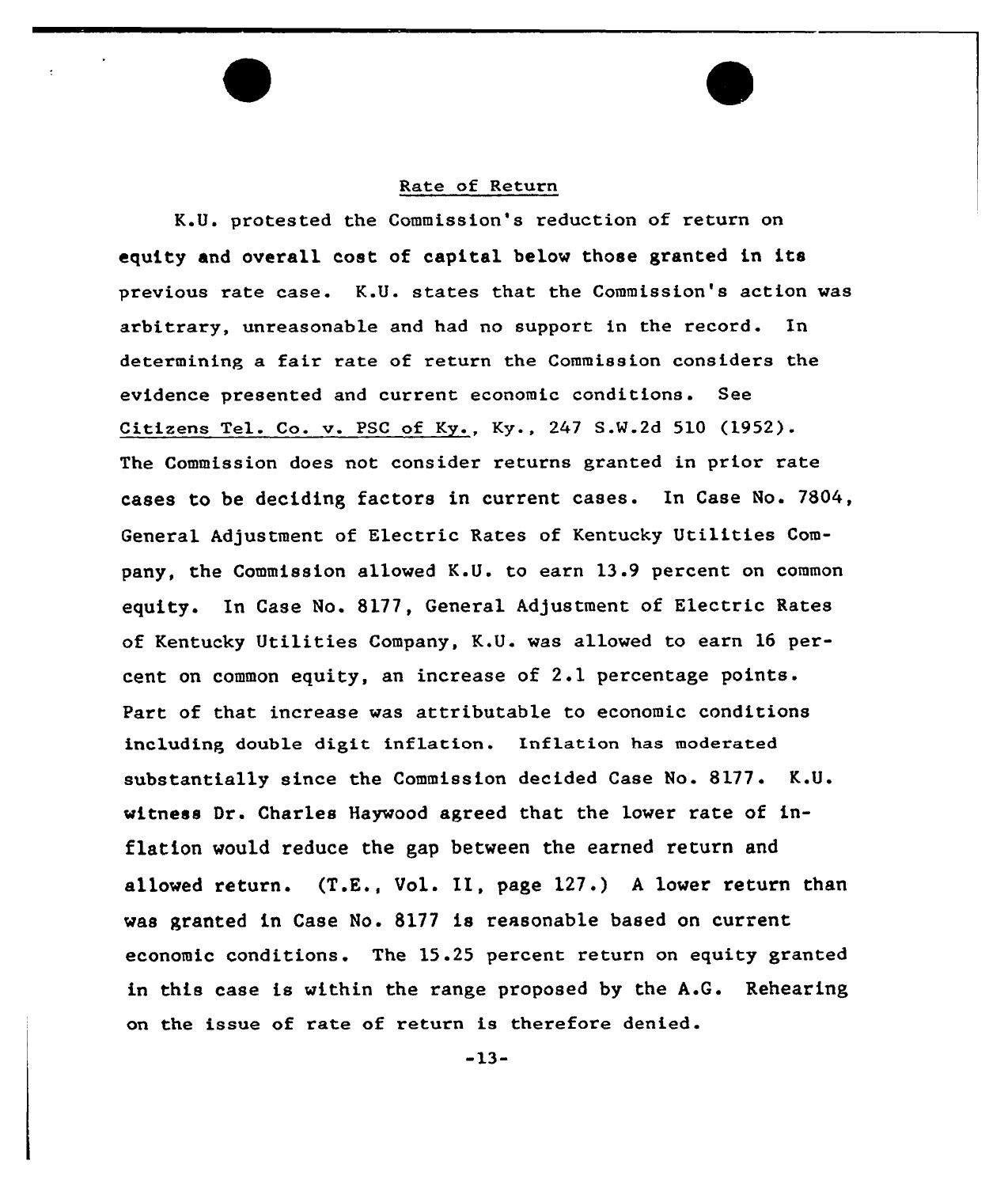#### Price Elasticity

The twelfth issue is the Commission's denial of K.U.'s price elasticity adjustment. K.U. contends its adjustment is conservative because the "misconceptions" of the model were explained and handled in a manner which actually reduced the adjustment factor. The Commission is of the opinion that the issue is not whether the adjustment is conservative but whether the underlying statistical model provides sufficiently accurate information to permit a known and measurable adjustment to revenue. K.U. has failed to provide the statistical tests necessary for the Commission to make that decision.

K.U. further alleges that denial of this adjustment is inconsistent with the Commission's Order in its last rate case, Case No. 8177, and is contrary to rate-making principles. In Case No. 8177 the Commission explicitly rejected the price elasticity adjustment because it resulted in shifting risks from K.U. shareholders to K.U. customers without an appropriate reduction in allowed return on equity. The Commission is of the opinion that K.U.'s authorized return on equity provides adequate compensation to its shareholders for the business risks incurred in supplying electric service. Therefore, a rehearing on this issue is denied.

# Consultant's Study

The thirteenth issue for rehearing relates to the matter of a consultant's study. The Commission's Order of Narch 18, 1983,

 $-14-$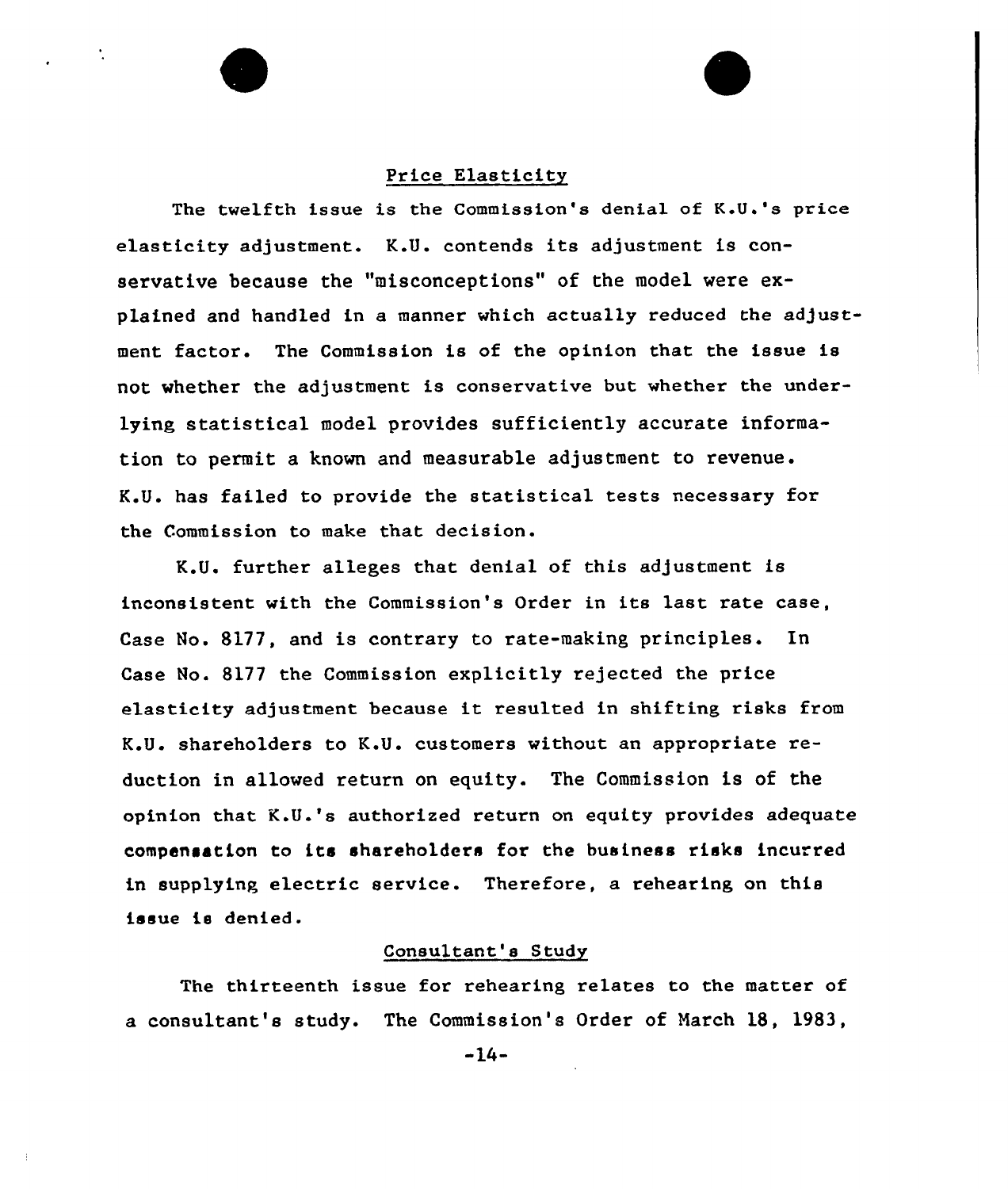identifies several issues to be addressed in this study. These issues are clearly interrelated with the Commission's statutory authority to fix rates and service standards. Further KRS 278 .250 authorizes the Commission to conduct such an investigation.

Since the benefits will inure to K.U. ratepayers, the cost to K.U. for this study will be fu11y recoverable through ratee from its consumers. The Commission is of the opinion that the cost of the study will have a de minimus effect on K.U. operations. If K.U. is awarded additional revenues upon rehearing, the cost of the study will be included. Otherwise, it will be allowed as a rate-making expense in K.U.'s next rate case.

The Commission intends to incorporate the study in this case into Case No. 8666, State Wide Planning for the Efficient Provision of Electric Generation and Transmission Facilities. While the Commission was considering how to proceed in Case No. 8666, this case and two other major electric rate cases, Case No. 8616, General Adjustment In Electric and Gas Rates of the Louisville Gas and Electric Company, and Case No. 8648, Adjustment of Rates for Wholesale Electric Power to Nember Cooperatives of East Kentucky Power Cooperative Inc., were pending before the Commission. In all three cases there was considerable discussion of the quality of the load forecasts and system planning operations. It was determined that there would be economies to be gained by using the consultant in Case No. 8666 in this case to do additional

-15-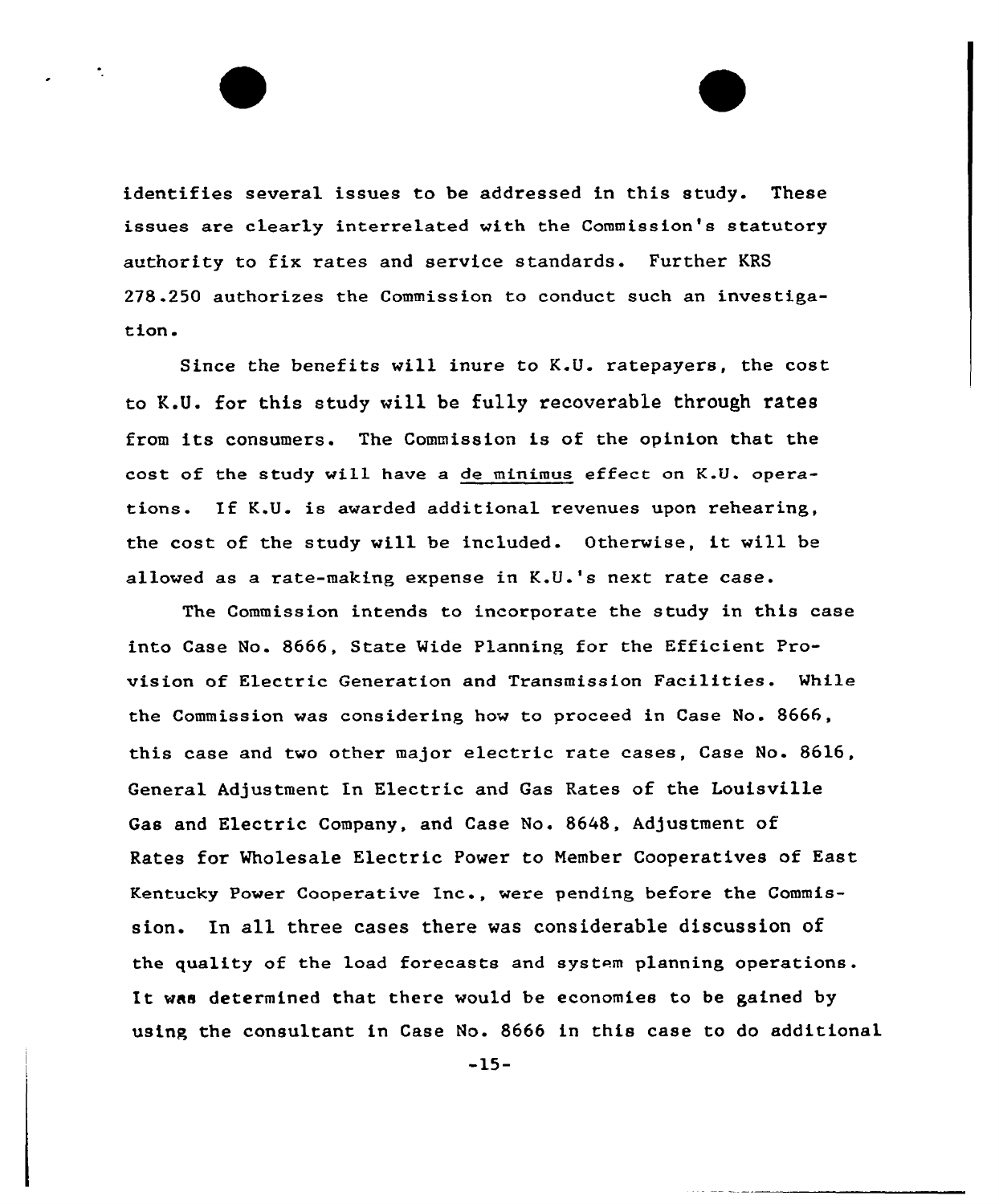analysis of the financial impacts of changes in construction schedules and implementation of conservation programs as an alternative to construction, and in Case Nos. 8616 and No. 8648. Thus, this study and the studies ordered in the other two cases are to be incorporated into the study in Case No. 8666.

÷

In an effort to afford K.U. an opportunity to present its concerns regarding the consultant's study, the Commission will, accordingly, grant rehearing on this issue. However, before the Commission conducts the rehearing on this issue, there will be a conference among representatives of K.U., Louisville Gas and Electric, East Kentucky Power and all other parties in Case No. 8666. Before this conference, the Commission will issue an Order explaining the procedures for the consultant's study. The Commission is confident that all of K.U.'s concerns will be answered at the conference. However, K.U. will have 10 days after the conference to reassert any complaints it may still have. If this is done, the Commission will then proceed to hear additional evidence on this issue.

#### **Summary**

The Commission, having considered K.U.'s application for rehearing, the responses of the A.G., Lexington-Fayette Urban County Government and Willamette Industries, K.U.'s reply and the evidence of record, is of the opinion and finds that:

l. <sup>A</sup> rehearing should be granted on the issues of transmission line rental expense, capitalization of overheads, antitrust legal expenses, coal inventory and the consultant's study.

-16-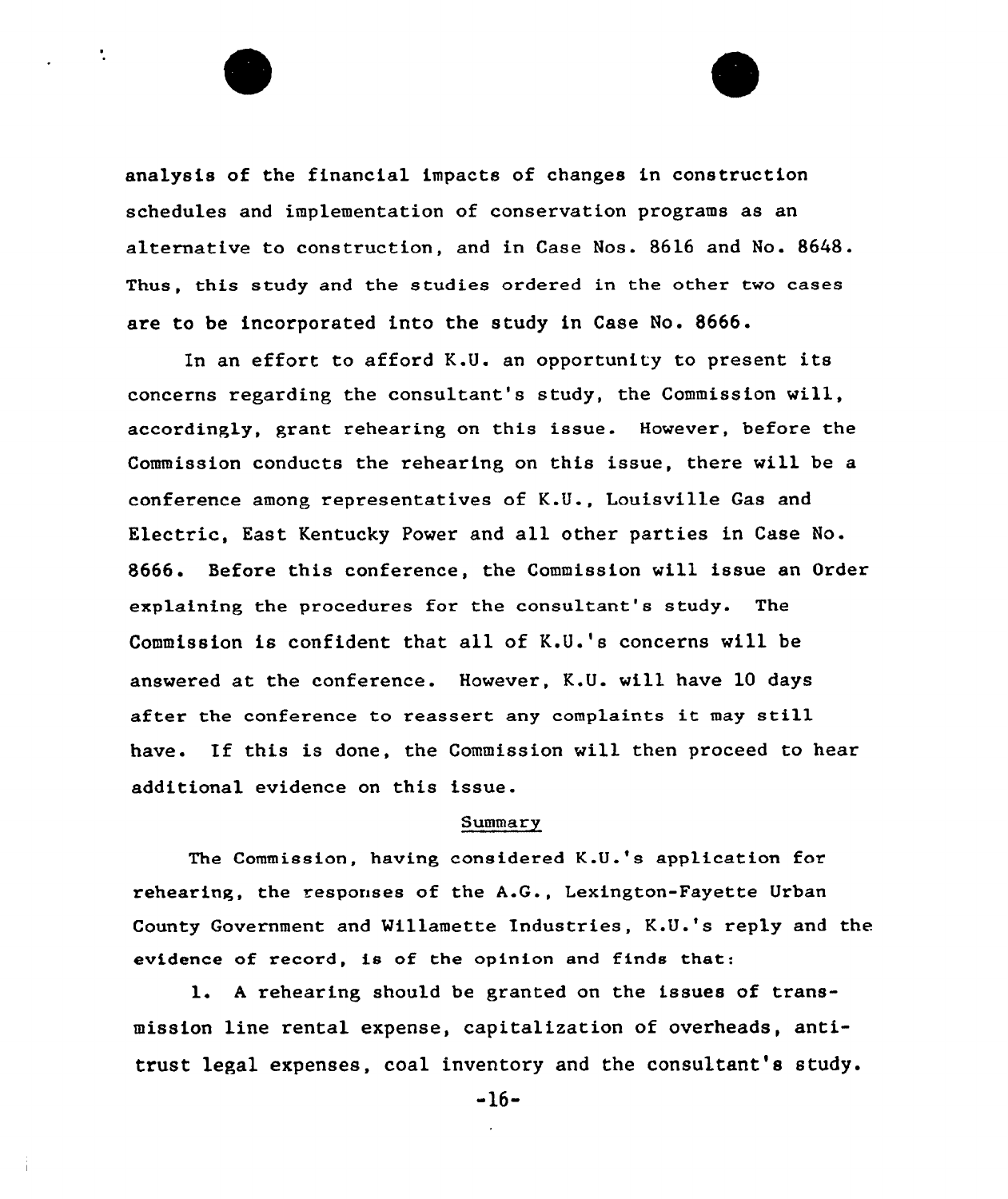2. <sup>A</sup> rehearing should be denied on the issues of denial of due process, nonrecurring environmental expense, pro forma depreciation expense, deferred taxes, capital structure, Hancock County expenditures, rate of return and price elasticity.

 $\bullet$  .

IT IS THEREFORE ORDERED that <sup>a</sup> rehearing be and it hereby is granted on those issues enumerated in Finding No. 1, and a rehearing be and it hereby is denied on those issues enumerated in Finding No. 2.

IT IS FURTHER ORDERED that <sup>a</sup> rehearing be and it hereby is scheduled on May 19, 1983, at 9:00 A.M., E.D.T., in the Commission's offices at Frankfort, Kentucky, and that a conference regarding the consultant's study be and it hereby is scheduled on Nay 18, 1983, at 10:00 A.N., K.D.T., in the Commission's offices at Frankfort, Kentucky.

IT IS FURTHER ORDERED that K.U. shall file no later than May 11, 1983, with the Commission and all parties of record, its prepared testimony on those issues scheduled for rehearing on May 19, 1983.

 $-17-$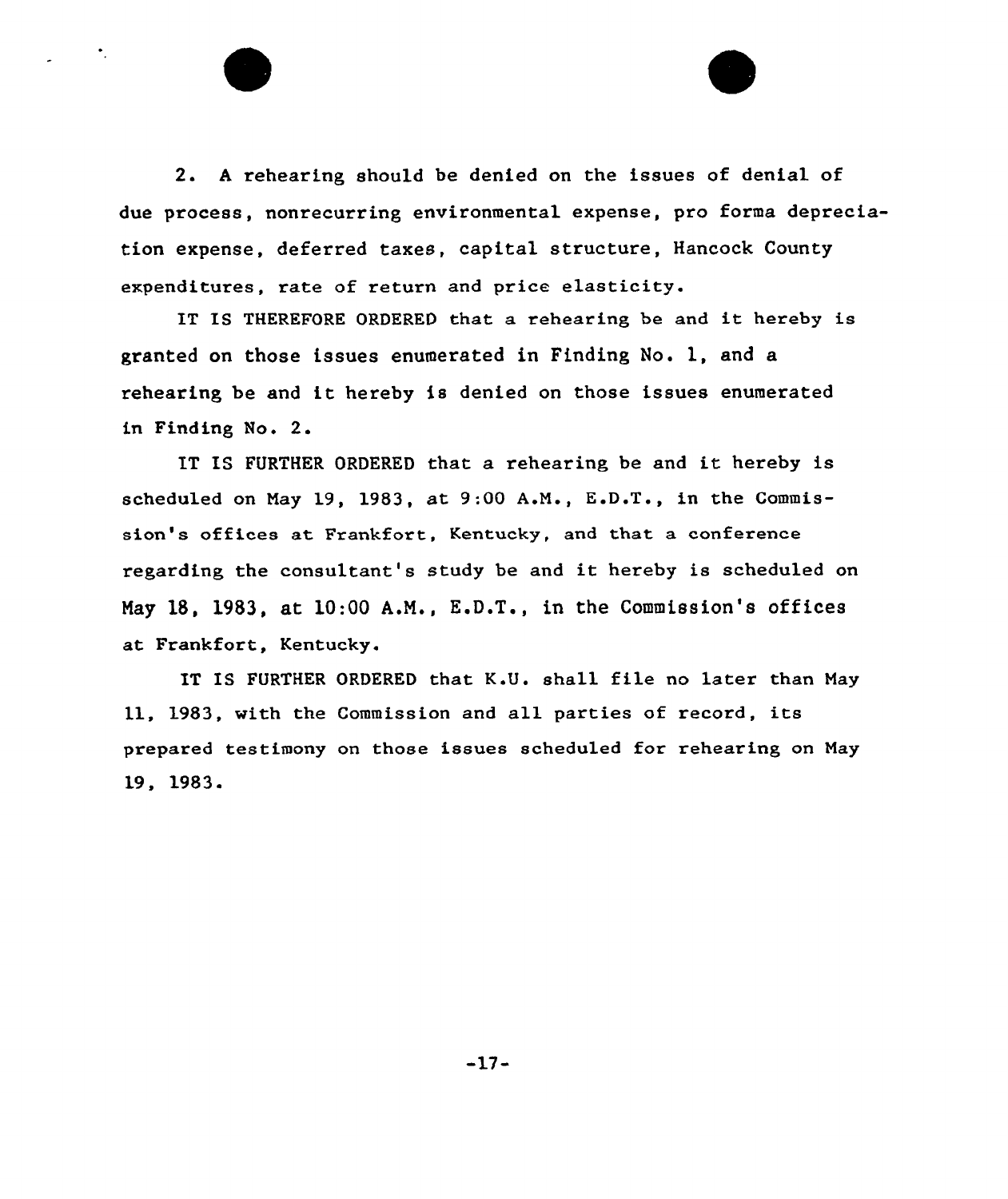

# Done at Frankfort, Kentucky, this : 28th day of April, 1983.

# PUBLIC SERVICE COMMISSION

See Opinion Dissenting in Part **Chairma** 

Vice Chairma

Commissioner

ATTEST:

**Secretary**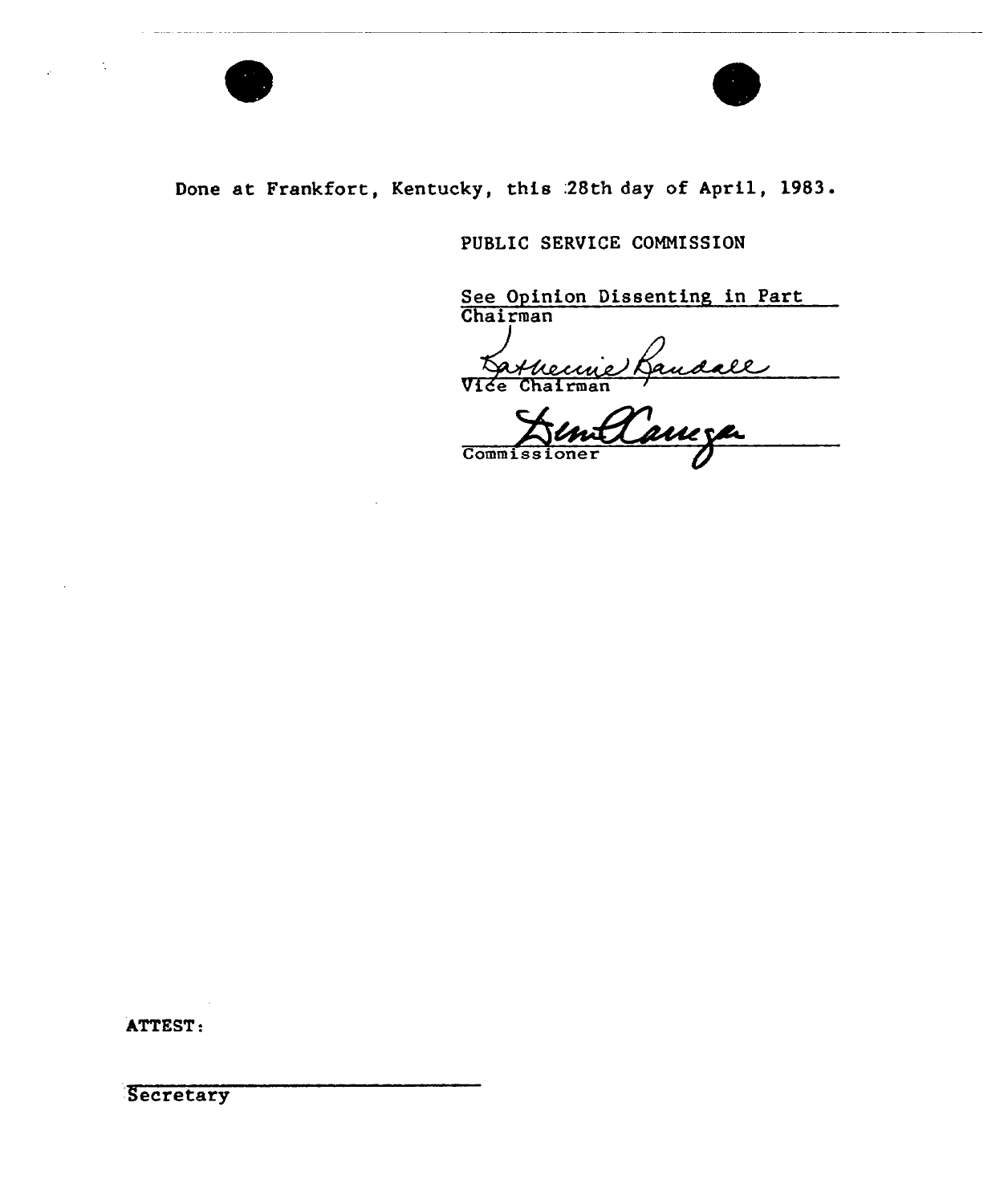#### OPINION OF CHAIRMAN LAURA L. MURRELL

 $\overline{\mathbf{r}}_i$ 

#### DISSENTING IN PART

I join in the majority opinion on all issues except the antitrust legal fees.

would not grant a rehearing on the issue of antitrust legal fees. The issue is one of allocation of costs between intrastate (Kentucky jurisdictional or retail) expenses and interstate {FERC jurisdictional or wholesale) expenses. Expenses that can be directly assigned should be directly assigned. Only costs that cannot be directly assigned should be allocated on <sup>a</sup> percentage factor.

KU allocated most of its legal fees on <sup>a</sup> percentage factor including the antitrust actions fees, thereby requiring Kentucky intrastate customers to bear over 90 per cent of them. KU does not, and could not, deny that these fees related to interstate operations. Rather KU arques that there is some incidental benefit to Kentucky ratepayers and that they should, therefore, bear the bulk of these expenses.

By granting rehearing, the majority has indicated that the Commission vill consider vhether an expense directly assignable to interstate jurisdictional expenses indirectly benefits intrastate customers, and if they so find, that they will consider allowing it as an expense to be borne by intrastate customers. The many issues that are implicit in such an undertaking are mindboggling. First, there is